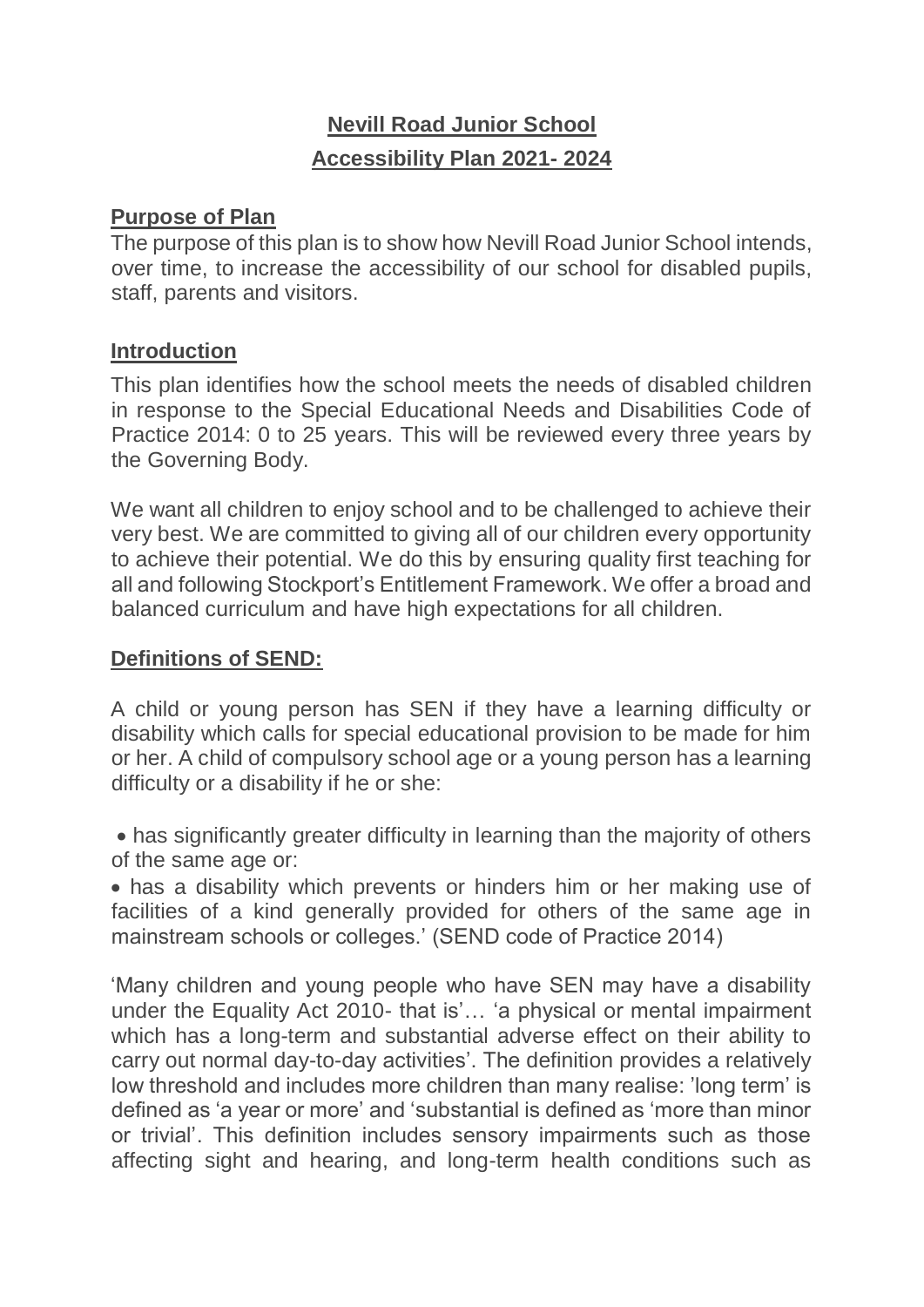asthma, diabetes, epilepsy and cancer. Children and young people with such conditions do not necessarily have SEN, but there is a significant overlap between disabled children and young people and those with SEN. Where a disabled child or young person requires special educational provision they will also be covered by the SEN definition.' (SEND code of Practice 2014)

### **The Equality Act 2010**

'The Equality Act 2010 sets out the legal obligations that schools, early years providers, post-16 institutions, local authorities have towards disabled children and young people;

 They **must not** directly or indirectly discriminate against, harass or victimise disabled children and young people

 They **must** make reasonable adjustments, including the provision of auxiliary aids and services, to ensure that disabled children and young people are not at a substantial disadvantage compared with their peers. This duty is anticipatory- it requires thought to be given in advance to what disabled children and young people might require and what adjustments might need to be made to prevent that disadvantage.

 Public bodies, including FE institutions, LA, maintained schools, maintained nursery schools, academies and free schools are covered by the public sector equality duty and when carrying out their functions must have regard to the need to eliminate discrimination, promote equality of opportunity and foster good relations between disabled and non-disabled children and young people. They must publish information to demonstrate their compliance with this general duty and must prepare and publish objectives to achieve the core aims of the general duty. Objectives must be specific and measureable.' (SEND code of Practice 2014)

 The duties cover discrimination in the provision of services and the provision of education, including admissions and exclusions. (SEND code of Practice 2014)

The Accessibility Plan should be read in conjunction with –

- 1. The LA admissions policy.
- 2. The School Prospectus.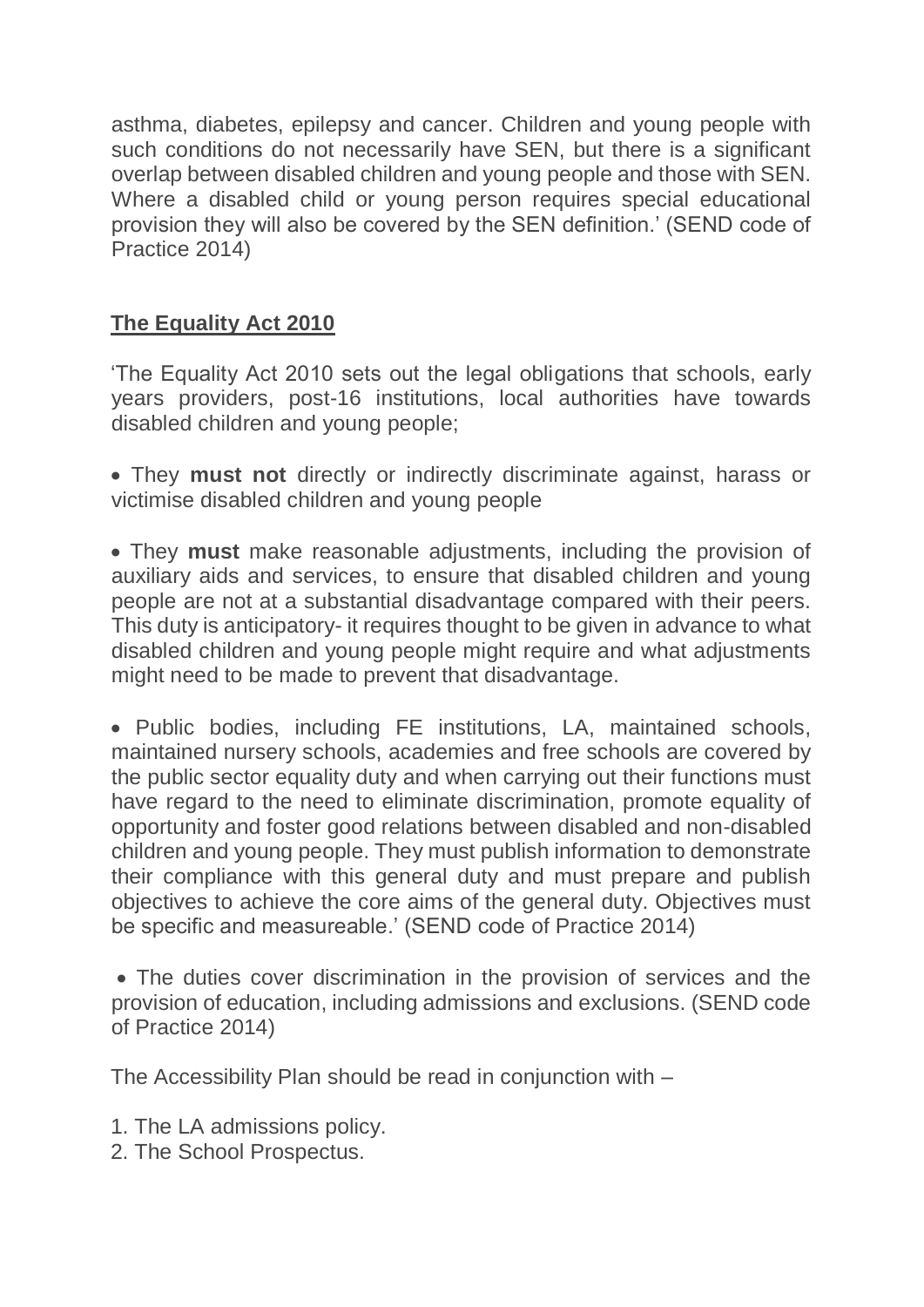- 3. The Equality and Diversity Policy.
- 4. The Behaviour and Discipline Policy.
- 5. The Special Educational Needs policy.
- 6. The Special Educational Needs Information Report.

All policies will be checked to ensure that they do not, unintentionally, treat children with disabilities less favourably.

### **Areas of Planning Responsibility**

- Increasing access for disabled pupils to the school curriculum (this includes teaching and learning, the wider curriculum of the school such as participation in after-school clubs, leisure and cultural activities and school visits).
- Improving access to the physical environment of the school.

### **Contextual Information**

Nevill Road Junior School is a single storey building that opened in the 1950s, with the later addition of an outdoor classroom in 2010 and two double mobile units in 2014. All parts of the school have wheelchair access via ramps. There is one disabled toilet in the main building and one in each mobile unit. There is a loop system fitted in each mobile classroom to benefit children with hearing impairments.

#### **Current Range of Known Disabilities**

The school has some children with a range of specific learning disabilities:

Hearing impairments (one child using a Radio Aid system)

Wheelchair user (1 Children)

Diagnosis of ASD (4 Children)

Dyslexia/other visual impairments (2 children diagnosed, although Dyslexia Friendly strategies are used throughout school as many children show Dyslexic tendencies.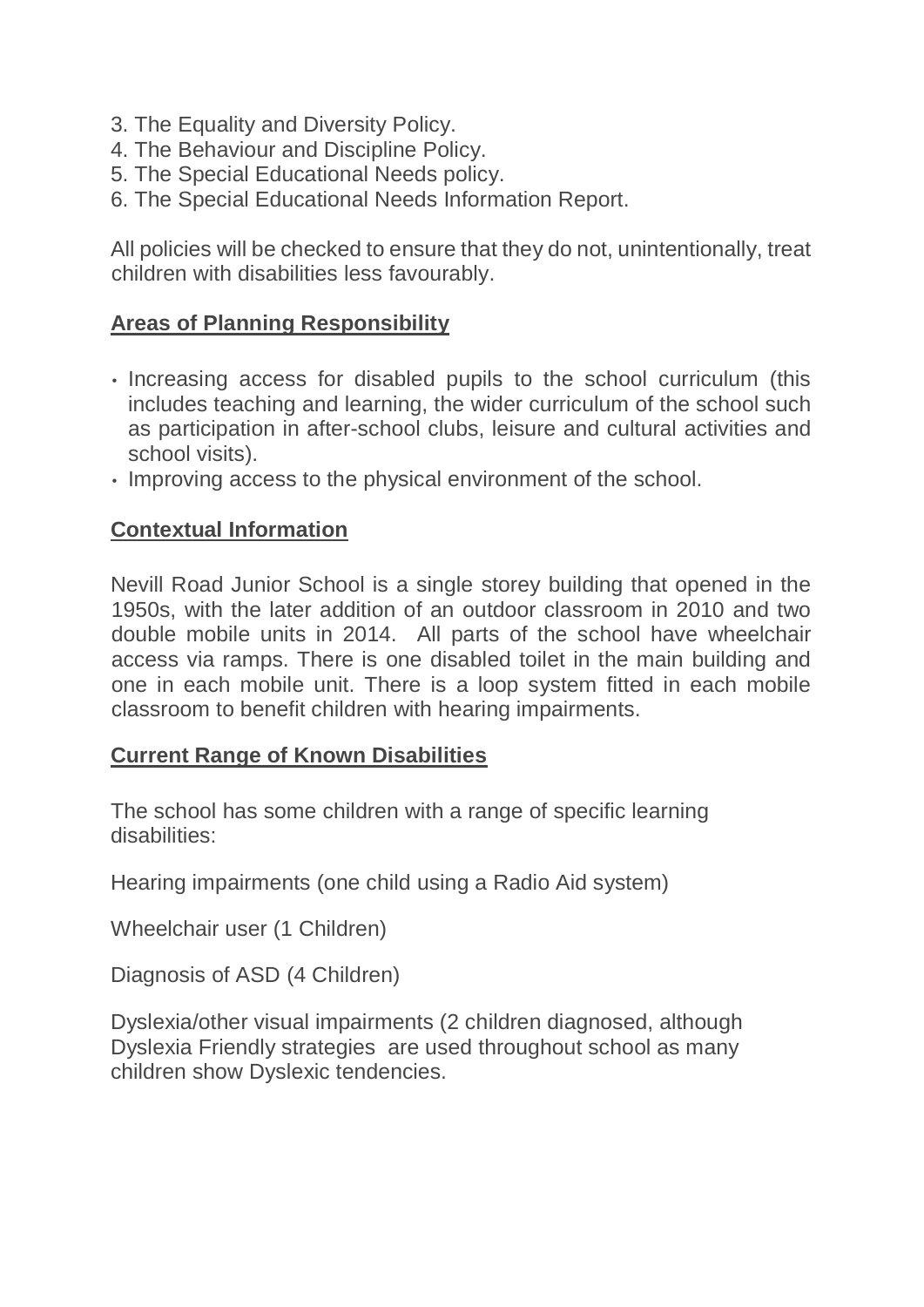#### **Increasing Access for Disabled Pupils to the School Curriculum**

Improving teaching and learning lies at the heart of the school's work. Through self-review and Continuous Professional Development (CPD), we aim to enhance staff knowledge, skills and understanding to promote excellent teaching and learning for all children. We aim to meet every child's needs within mixed ability and ability groupings, inclusive classes and we do all that we can to ensure that all children are enabled to participate fully in the broader life of the school. All children have access to after-school clubs, leisure and cultural activities and educational visits.

### **The Accessibility Plan**

All providers **must** make reasonable adjustments to procedures, criteria and practices and by the provision of auxiliary aids and services. Most providers **must** also make reasonable adjustments by making physical alterations. Schools and LA education functions are not covered by this last duty but they **must** publish accessibility plans'….'setting out how they plan to increase access for disabled children to the curriculum, the physical environment and to information.' (SEND code of Practice 2014)

'Where a child or young person is covered by SEN and disability legislation, reasonable adjustments and access arrangements should be considered as part of SEN planning and review.' (SEND code of Practice 2014). The full range of needs and required support for all children identified as SEN Support or with an EHC plan will be considered at least termly. The discussions will involve staff, parents and children plus outside agencies, as necessary. The action plan below identifies key activities that will take place to ensure that the school becomes increasingly accessible for children with disabilities.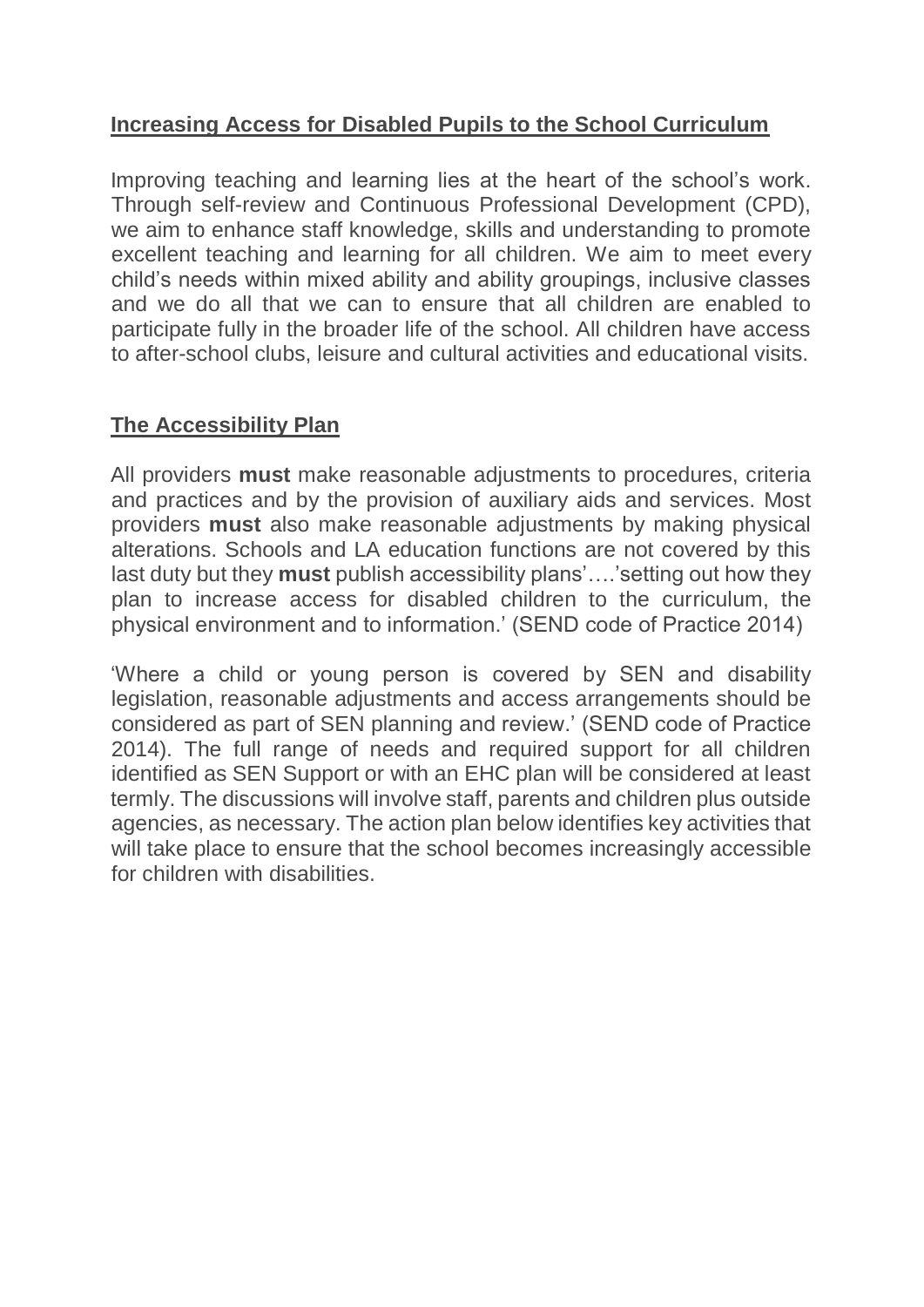# **Current position**

 The school buildings are fully accessible for wheelchair users and those with physical disabilities.

- The outside play areas are flat and are completely accessible to wheelchair users
- There are three disabled toilets two being in the main school and one in the Early Years building.
- We have a full time SALT Specialist TA and bi weekly buy in Speech and Language therapist
- For the inclusion of children with complex needs/learning difficulties, most children are supported by Teaching Assistants across the curriculum. This promotes independence and prevents attachment to a 1:1.
- Occasionally, a 1:1 is needed to keep a child or his/her peers safe, as detailed on their EHC plan. These TAs work under the direction of the SENCO and class teachers.
- Mainstream Teaching Assistants support a range of children within the classroom delivering learning interventions and therapy programmes.
- The school is generally well-equipped with a range of learning aids and specific equipment.
- We have a sound field system in every classroom to improve the quality of speech and ensure that there is an even distribution of sound from the teacher. • IPads have been introduced and are used to support learning across school. • Individual IPADs, magnifiers and visualisers have been provided for students with Vision Impairment.
- Recent training has taken place in SEND, SEN Support Plans, one page profiles, safeguarding, and prevent duty and there are a high number of trained first aiders
- 3 members of staff are trained in a specific therapy programme, delivered by a physiotherapist to enable them to support a child by using specialist equipment.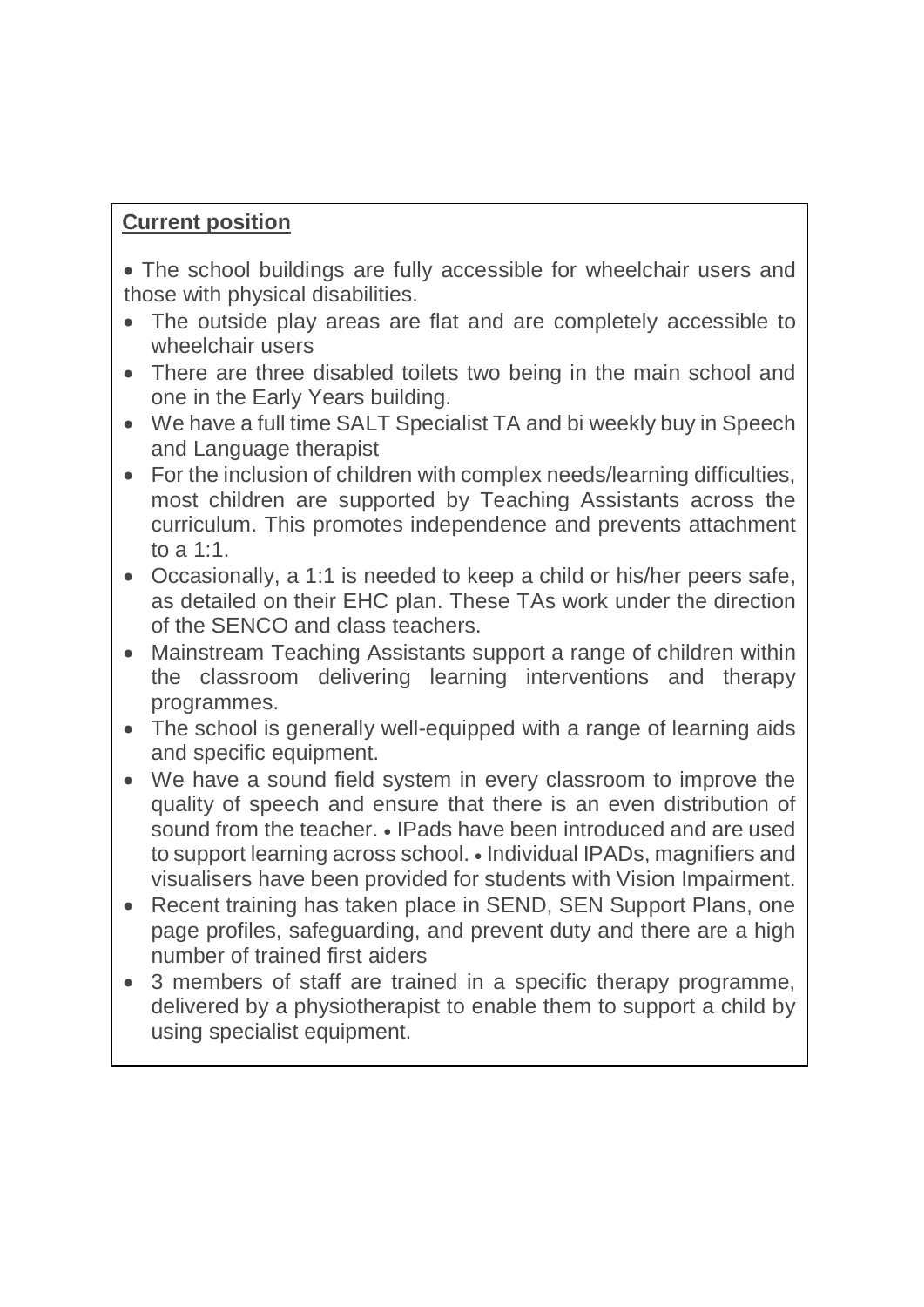# **Maintaining and Improving Access to the Physical Environment of the School**

The main school buildings at Nevill Road Junior School are all accessible by wheelchair via the ramp at the front of the school or the ramps at the playground access doors. There are some areas that may need to be adapted; steps into the mobile units and fire exits from some classrooms in main building. This has been managed by ensuring any children requiring adaptations have been place in the appropriate classrooms. This would also be the case for parents/carers, staff and visitors. The school has already installed a number of measures to ensure that it is accessible to all. These include ramps to all parts of the building requiring access for all, yellow painted edges to steps, finger safes on all doors, hearing loops in mobile classrooms and a designated disabled parking space.

The school has a wide range of equipment and resources available for day to day use. Resource provision is regularly under review and any additional requirements would be assessed and purchased by the SENDCo.

| The following details specific anticipatory activities aimed to increase<br>accessibility for children with SEND to the curriculum, the physical |                                 |                  |              |                    |  |  |
|--------------------------------------------------------------------------------------------------------------------------------------------------|---------------------------------|------------------|--------------|--------------------|--|--|
|                                                                                                                                                  | environment and to information. |                  |              |                    |  |  |
| <b>Objectives</b>                                                                                                                                | Tasks                           | <b>Resources</b> | Lead         | <b>Monitor</b>     |  |  |
| To ensure that                                                                                                                                   | Adaptations to all              | <b>None</b>      | <b>SENCo</b> | <b>Headteacher</b> |  |  |
| any new                                                                                                                                          | learning spaces must            |                  |              |                    |  |  |
| building                                                                                                                                         | be assessed to                  |                  |              |                    |  |  |
| adaptations                                                                                                                                      | ensure that they                |                  |              |                    |  |  |
| meet or exceed                                                                                                                                   | meet or exceed                  |                  |              |                    |  |  |
| the DDA                                                                                                                                          | requirements.                   |                  |              |                    |  |  |
| access                                                                                                                                           |                                 |                  |              |                    |  |  |
| requirements                                                                                                                                     |                                 |                  |              |                    |  |  |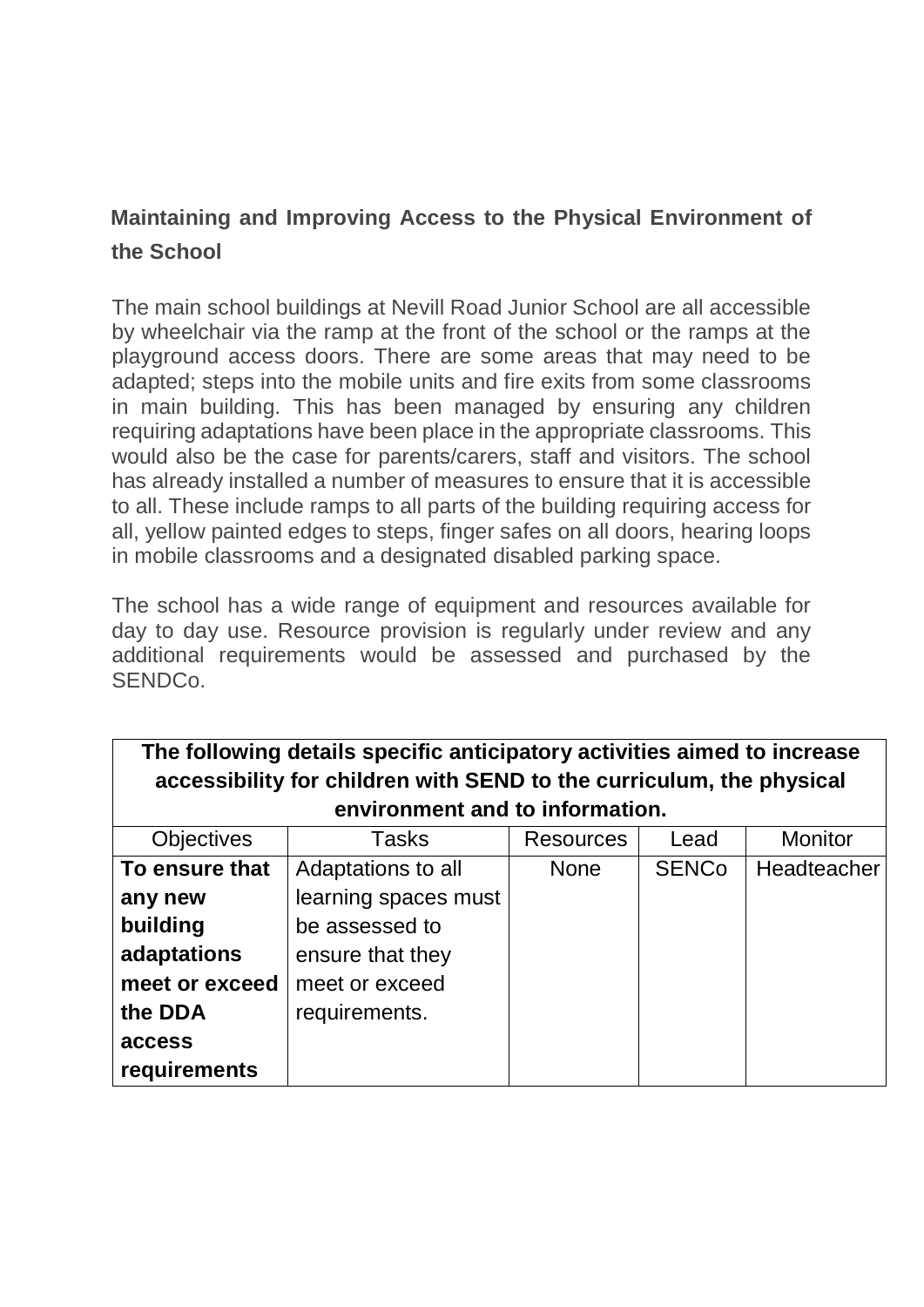| To continue to<br>safe<br>create<br>spaces.                                                                                               | In addition to the<br>sensory room which<br>is already used<br>effectively, class<br>teachers to create<br>safe spaces in class,<br>such as calming<br>areas and<br>workstations for<br>children with Social,<br><b>Emotional and</b><br><b>Mental Health</b><br>Difficulties. | Any funding<br>needed to<br>build the<br>safe spaces          | <b>SENCo</b>                    | Head<br>teacher<br><b>Resources</b><br>committee |
|-------------------------------------------------------------------------------------------------------------------------------------------|--------------------------------------------------------------------------------------------------------------------------------------------------------------------------------------------------------------------------------------------------------------------------------|---------------------------------------------------------------|---------------------------------|--------------------------------------------------|
| To ensure that<br>all staff have a<br>clear<br>understanding<br>of the<br><b>Entitlement</b><br><b>Framework</b>                          | Staff to complete<br>second audit from<br>the framework.<br>Identified training<br>provided by the<br><b>SENCo and other</b><br>relevant agencies in<br>staff meetings.                                                                                                        | Entitlement<br>Framework<br>audit<br><b>Staff</b><br>meetings | <b>SENCo</b>                    | Head<br>teacher<br><b>SLT</b>                    |
| To improve the<br>quality of our<br><b>SEN support</b><br>plans to<br>contain targets<br>from all<br>agencies<br>working with a<br>child. | <b>SENCo to deliver</b><br>training to teachers<br>on new layout of<br>SEND plans in<br>September 21<br><b>SENCo to work with</b><br>outside agencies to<br>introduce plan as the<br>format in which their<br>targets will be<br>recorded and<br>reviewed.                     | <b>INSET</b><br>Meeting<br>time with<br>outside<br>agencies   | <b>SENCo</b>                    | <b>SENCo</b>                                     |
| To ensure that<br>staff are<br>trained to<br>promote<br>metacognition                                                                     | Jacqui Terry to<br>deliver training on<br>Metacognition.                                                                                                                                                                                                                       | Half day<br>Inset                                             | Jacqui<br><b>Terry</b><br>(LSS) | Head<br>teacher<br><b>SLT</b>                    |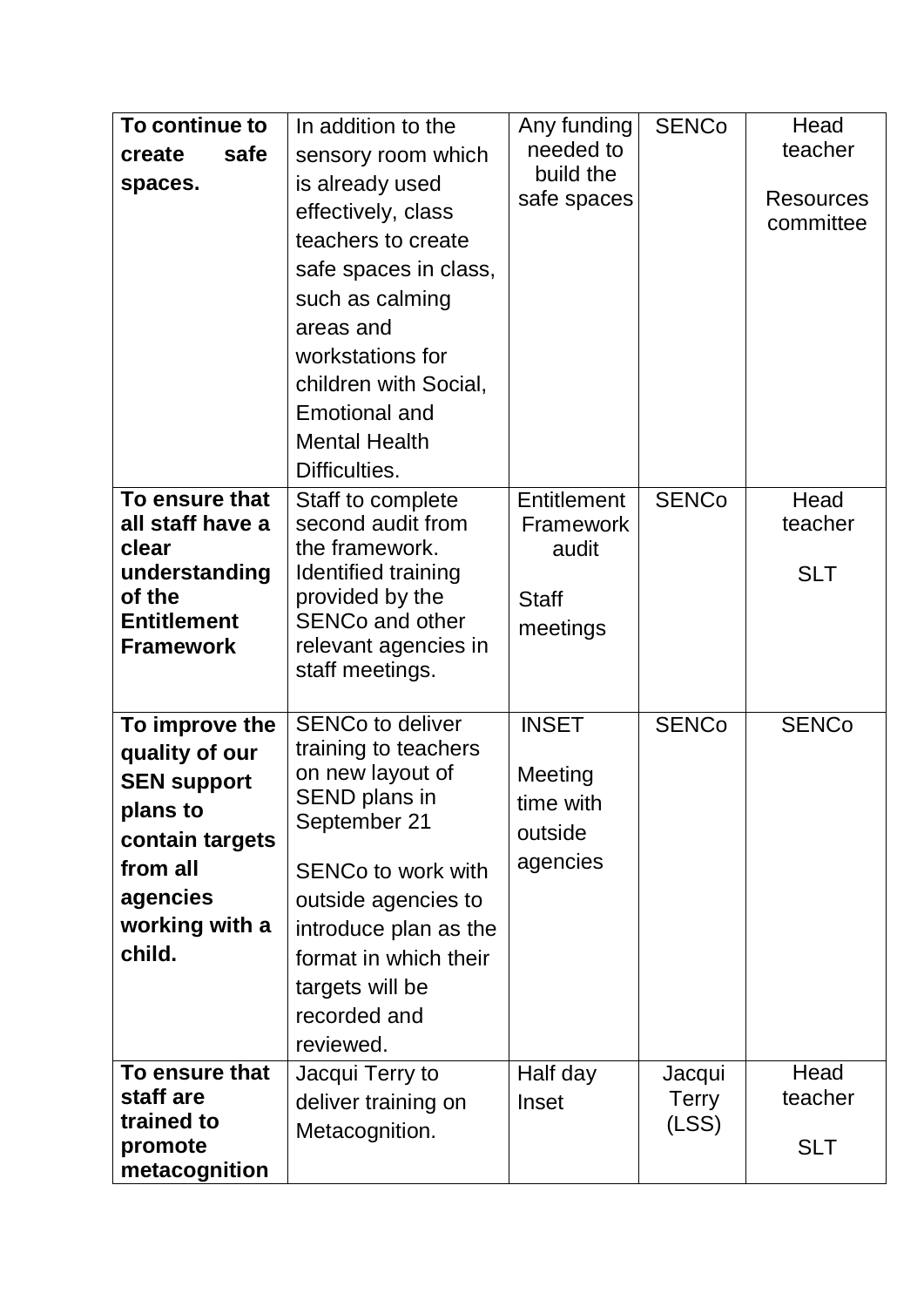| in their                   |                           |              |                |              |
|----------------------------|---------------------------|--------------|----------------|--------------|
| teaching.                  |                           |              |                |              |
| To purchase                | Clicker to provide        | <b>Staff</b> | <b>Clicker</b> | Head         |
| and include                | training for all staff on | meeting      |                | teacher      |
| <b>CLICKER in all</b>      | use in the classroom      |              |                |              |
| classrooms,                | for developing            |              |                | <b>SLT</b>   |
| ensuring all               | resources and             |              |                |              |
| staff are                  | assistive teaching        |              |                |              |
| trained                    |                           |              |                |              |
| To ensure that             | Jacqui Terry to           | 3 x visits   | <b>SENCo</b>   | Head         |
| <b>Teaching</b>            | deliver training to       | throughout   |                | teacher      |
| <b>Assistants are</b>      | teachers and TAs on       | the school   |                | <b>SENCo</b> |
| planned for                | effective use of TAs      | year         |                |              |
| appropriately.             | within class to           |              |                |              |
|                            | support learning for      |              |                |              |
|                            | all children.             |              |                |              |
|                            |                           |              | <b>New SLA</b> |              |
| To ensure that             | <b>New Buy Back SALT</b>  | <b>Staff</b> |                | <b>SENCo</b> |
| support staff              | and CW to lead TA         | meeting      |                |              |
| are                        | training across           |              | <b>CW</b>      |              |
| appropriately              | school in SALT.           |              | <b>SENCo</b>   |              |
| trained in                 |                           |              |                |              |
| SALT.                      |                           |              |                |              |
| Support staff to           | TAs to attend SALT        | Training     | <b>SENCo</b>   | Head         |
| support the                | training and SEN          | sessions     |                | teacher      |
| implementation             | <b>Support Plan</b>       | during Day   | <b>CW</b>      |              |
| of SALT targets<br>and SEN | training. Teachers to     | with TA's    |                | <b>SLT</b>   |
| <b>Support targets</b>     | plan for support staff    |              | <b>New</b>     |              |
| within class.              | to address these          |              | <b>SLA</b>     |              |
|                            | targets throughout        |              | Debbie         |              |
|                            | the day. All targets      |              | Jones          |              |
|                            | available in files in     |              |                |              |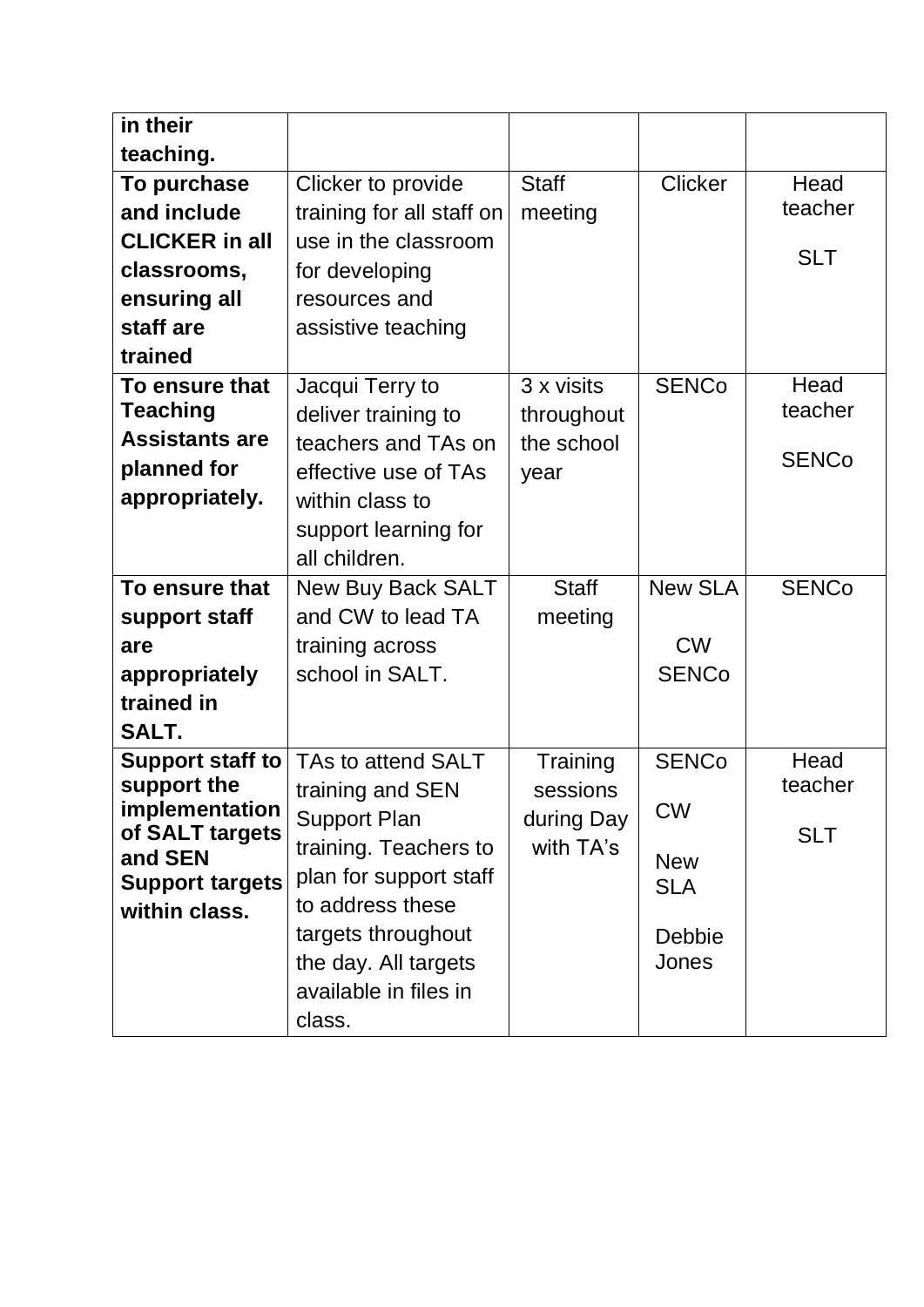| To ensure all<br>staff are<br>trained to<br>support<br>children with<br><b>ASD</b>                 | If needs are identified<br>through the<br>entitlement<br>framework audit,<br>update relevant staff<br>training on<br><b>Children with ASD</b>                                                                 | Staff to<br>attend<br>courses | <b>BSS</b><br><b>SLT</b>   | Head<br>teacher |
|----------------------------------------------------------------------------------------------------|---------------------------------------------------------------------------------------------------------------------------------------------------------------------------------------------------------------|-------------------------------|----------------------------|-----------------|
| To ensure all<br>staff are<br>trained to<br>support<br>children with<br>attachment<br>difficulties | If needs are identified<br>through the<br>entitlement<br>framework audit,<br>update relevant staff<br>training – most staff<br>have had this training                                                         | Staff to<br>attend<br>courses | <b>BSS</b><br><b>SLT</b>   | Head<br>teacher |
| To provide<br>resources and<br>train staff on<br>the use of OT<br>boxes within<br>classrooms       | Each class to have<br>an Occupational<br>Therapy box, to<br>support the<br>development of all<br>children's<br>proprioception,<br>spatial awareness,<br>fine motor and gross<br>motor skills within<br>class. | <b>OT</b><br>resources        | <b>SENDCo</b><br><b>SH</b> | Head<br>teacher |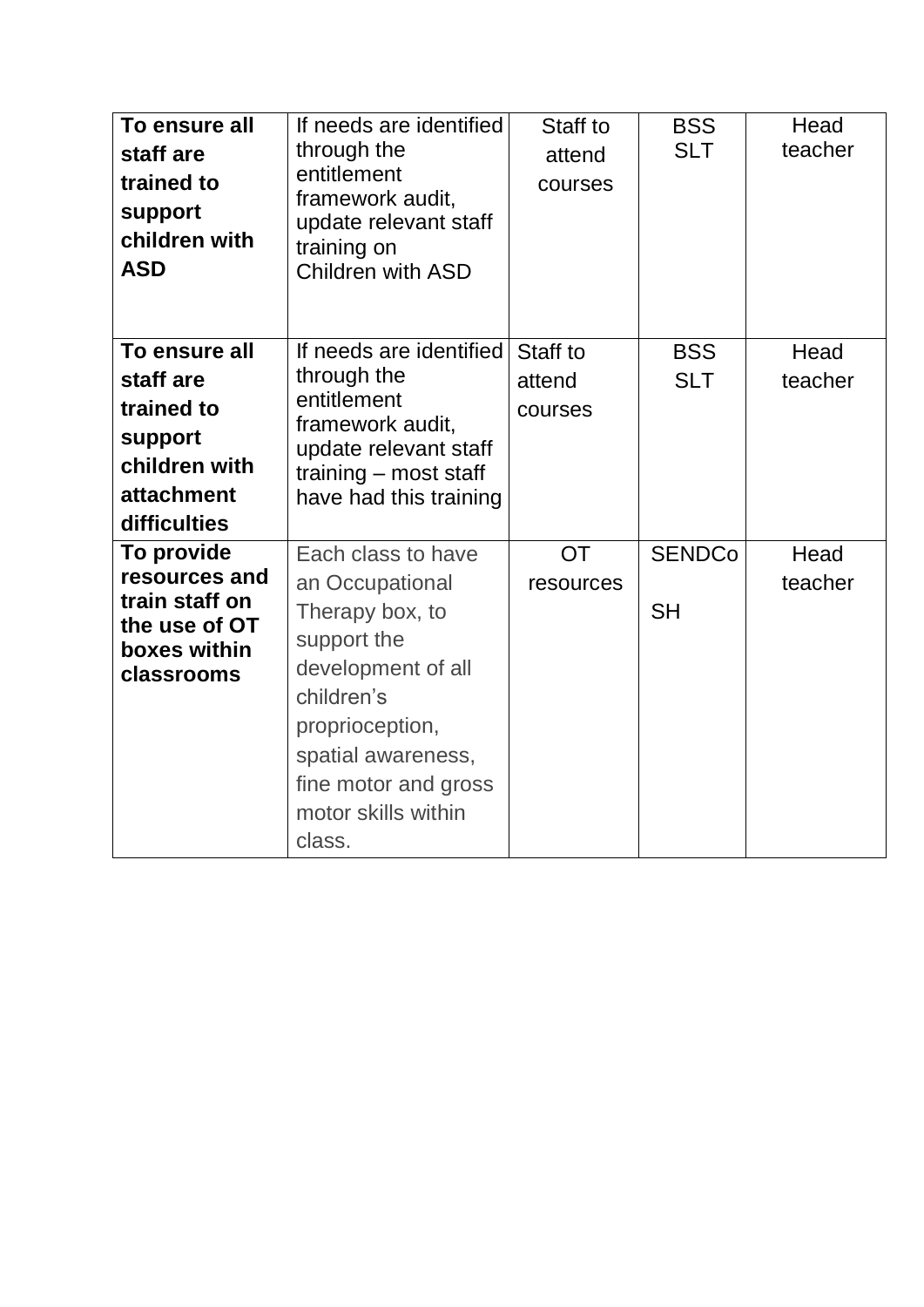| To ensure<br>that staff are<br>trained to<br>support<br>children with<br>emotional<br>needs.                                                                                                                     | Most staff are trained<br>every<br>3 years in TEAM Teach<br>Staff trained by BSS in<br>'Planning for<br>Behaviour'.                                                                                                                                                                                                                                         | 1 day INSET<br>every 3<br>years<br><b>INSET 2019</b><br><b>Staff</b><br><b>Meetings</b>                                                                                                      | LA<br>trainers<br><b>BSS</b> | Head<br>teacher                                                    |
|------------------------------------------------------------------------------------------------------------------------------------------------------------------------------------------------------------------|-------------------------------------------------------------------------------------------------------------------------------------------------------------------------------------------------------------------------------------------------------------------------------------------------------------------------------------------------------------|----------------------------------------------------------------------------------------------------------------------------------------------------------------------------------------------|------------------------------|--------------------------------------------------------------------|
| <b>To ensure</b><br>that staff are<br>trained to<br>support<br>children with<br>specific<br>behavioural<br>needs.<br>To ensure<br>that staff are<br>trained to<br>support<br>children with<br>physical<br>needs. | <b>BSS</b> consultant<br>supports staff as<br>needed through<br>regular visits,<br>classroom/pupil<br>observations and<br>discussion. Targets<br>placed on SEN support<br>plans.<br>Use Team-Teach<br>training to update<br>appropriate staff<br>biannually in<br>Manual handling<br>Positive handling<br>$\bullet$<br><b>Training from</b><br>Physio where | <b>Observations</b><br>by BSS<br>consultant in<br>class time.<br>Follow up<br>release time<br>for class<br>teacher to<br>discuss<br>findings.<br>Training day<br>for<br>appropriate<br>staff | <b>BSS</b><br>LA<br>trainers | Head<br>teacher<br><b>SENCo</b><br>Head<br>teacher                 |
| To<br>improve<br>accessibility<br>children<br>for<br>with dyslexia.                                                                                                                                              | appropriate<br>Purchase a range of<br>acetate coloured slides,<br>tinted paper and a<br>range of writing tools.<br>Staff Meeting to remind<br>staff how to ensure a<br>dyslexia<br>friendly<br>classroom.                                                                                                                                                   | <b>Staff</b><br>Meeting<br>Purchase of<br>resources                                                                                                                                          | <b>SENCo</b>                 | Head<br>teacher<br><b>Resources</b><br>commitee<br>Head<br>teacher |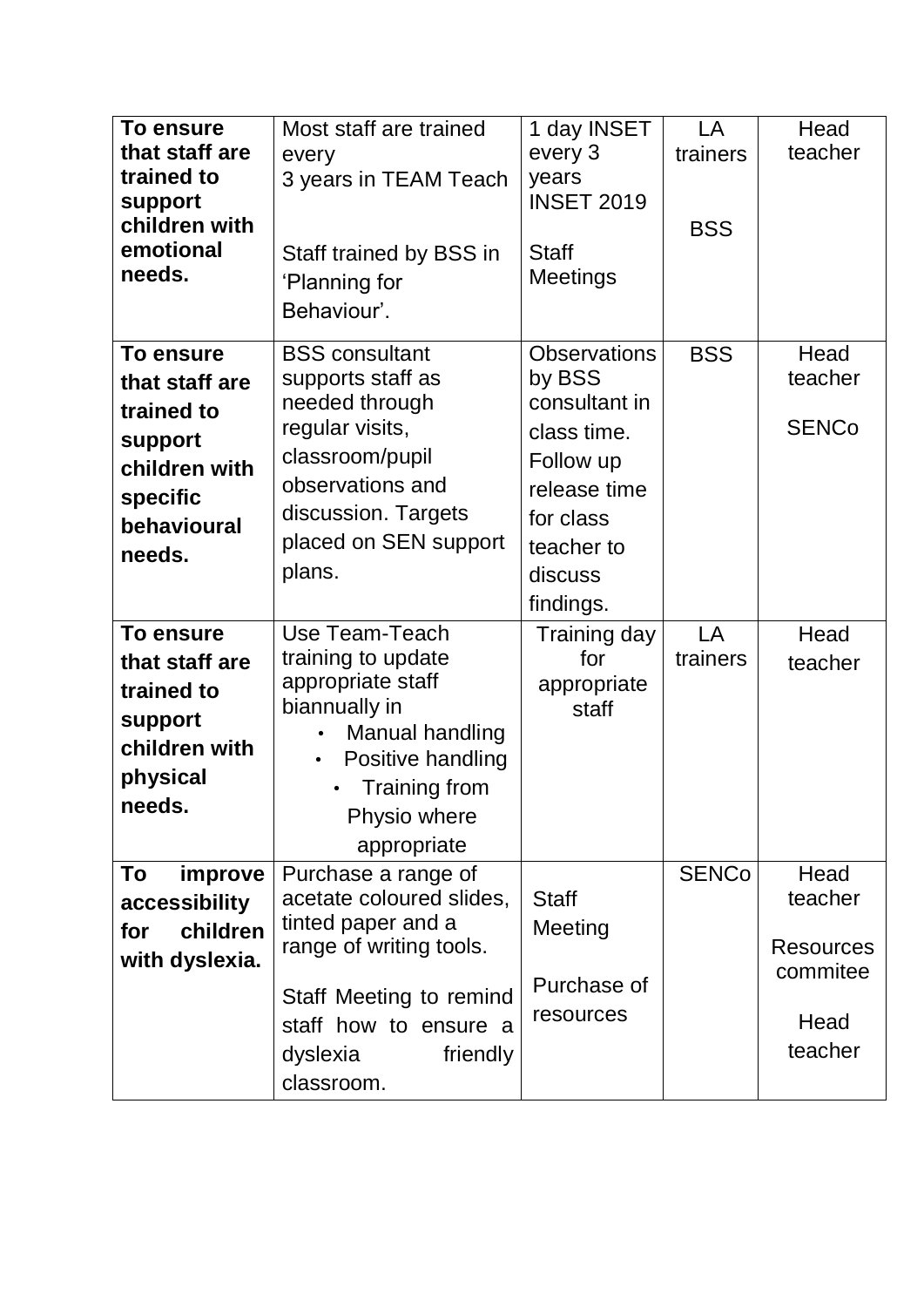| To continue<br>to develop<br>the use<br>of visual<br><b>resources</b>                                              | <b>Remind staff about</b><br>Visual Timetables, now<br>and next boards, talking<br>mats, volcanoes etc<br>where appropriate                                                                                                                                      | When<br>required                                                                                      | <b>SENCo</b>                            | Head<br>teacher                          |
|--------------------------------------------------------------------------------------------------------------------|------------------------------------------------------------------------------------------------------------------------------------------------------------------------------------------------------------------------------------------------------------------|-------------------------------------------------------------------------------------------------------|-----------------------------------------|------------------------------------------|
| To ensure all<br>staff are<br>trained to<br>support<br>children with<br>specific<br>sensory/<br>physical<br>needs. | Update training on<br>Children with visual,<br>hearing and multi-<br>sensory impairments.<br>Particular focus of<br>hearing as a lot of pupils<br>coming through the<br>school with HI from KS1.<br>Ensure all staff are                                         | INSET/<br><b>Staff</b><br>Meeting<br>Support<br>from<br><b>Stockport</b><br>Sensory<br><b>Service</b> | <b>SENCo</b>                            | Head<br>teacher<br>Resource<br>Committee |
|                                                                                                                    | familiar with our sound<br>system and use it.                                                                                                                                                                                                                    |                                                                                                       |                                         |                                          |
| To ensure<br>staff are<br>trained to<br>support<br>children with<br>medical<br>conditions.                         | Update staff training<br>annually in<br>Asthma<br><b>Epilepsy</b><br>Diabetes and as<br>$\bullet$<br>required in other<br>specific conditions.<br><b>Update Medical</b><br><b>Conditions policy</b><br>annually.<br>Ensure annual parents<br>return is gathered. | <b>INSET, staff</b><br>meeting<br>On<br>admission if<br>specific<br>needs are<br>identified.          | School<br>nurse<br>team<br><b>SENCo</b> | Head<br>teacher                          |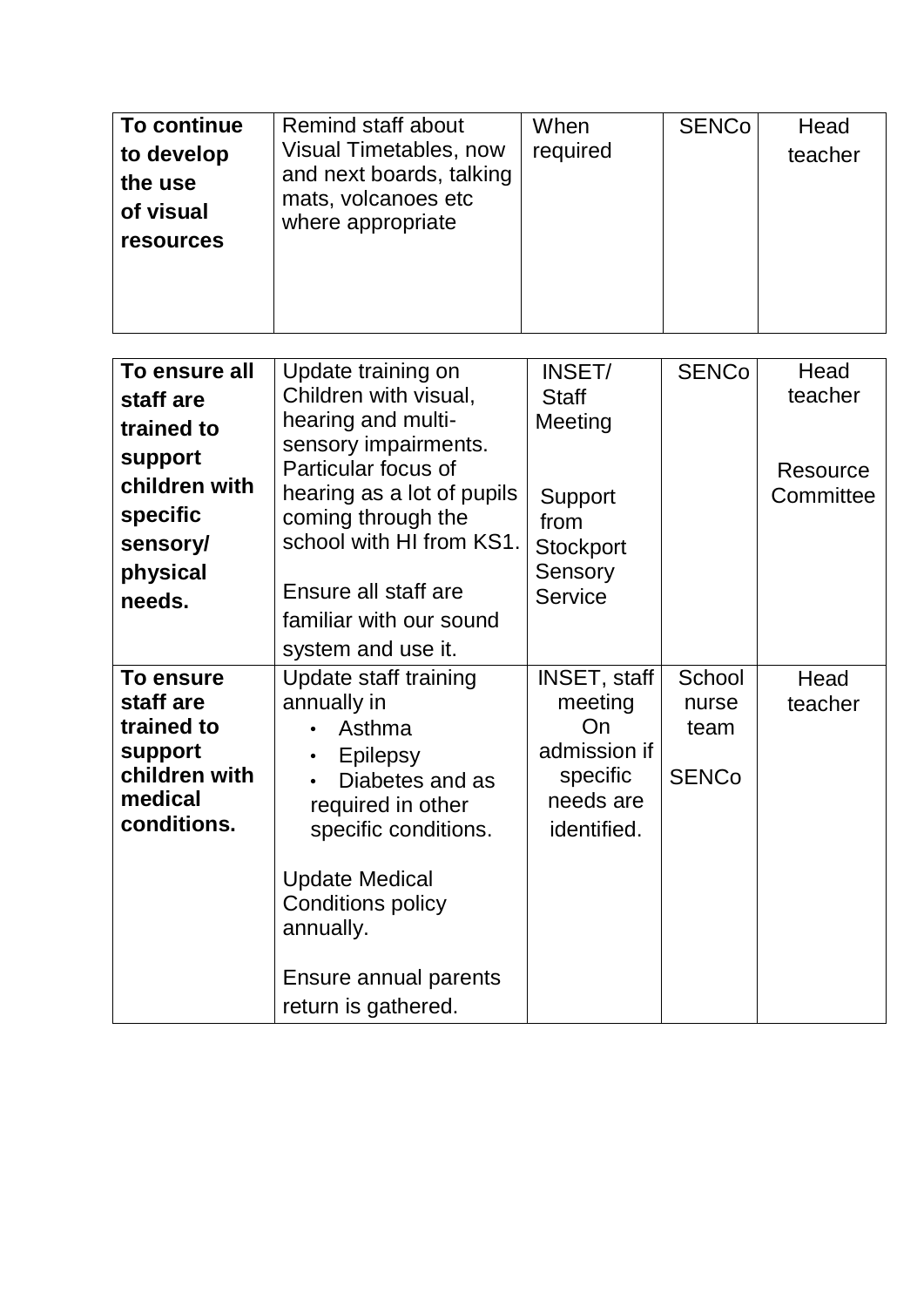| To ensure        | To continue to ensure    | <b>None</b> | <b>SENCo</b>   | Head    |
|------------------|--------------------------|-------------|----------------|---------|
| toileting plans  | all relevant pupils have |             |                | teacher |
| are in place     | care plan in place and   |             |                |         |
| for all children | relevant staff are       |             |                |         |
| requiring        | consulted and follow the |             |                |         |
| intimate care    | plan appropriately.      |             |                |         |
| and reviewed     |                          |             |                |         |
| at least         |                          |             |                |         |
| annually.        |                          |             |                |         |
| To liaise with   | <b>SENCo and school</b>  | <b>None</b> | <b>SENCo</b>   | Head    |
| health           | mentors                  |             |                | teacher |
| providers to     | continue to liaise with  |             |                |         |
| support          | health providers         |             |                |         |
| meeting the      | including Speech and     |             |                |         |
| need of SEN      | Language Therapy,        |             |                |         |
| pupils.          | <b>HYMs and BSS to</b>   |             |                |         |
|                  | support meeting the      |             |                |         |
|                  | needs of pupils.         |             |                |         |
| To continue to   | Mentoring/SEND team      | Time with   | <b>Mentors</b> | Head    |
| support the      | to continue to support   | relevant    |                | teacher |
| needs of         | vulnerable children with | staff and   |                |         |
| vulnerable       | social, emotional and    | pupils      |                |         |
| pupils           | mental health issues,    |             |                |         |
|                  | including those with     |             |                |         |
|                  | attachment disorders.    |             |                |         |
|                  | Regular professional     |             |                |         |
|                  | discussions with class   |             |                |         |
|                  | teachers and other       |             |                |         |
|                  | members of staff         |             |                |         |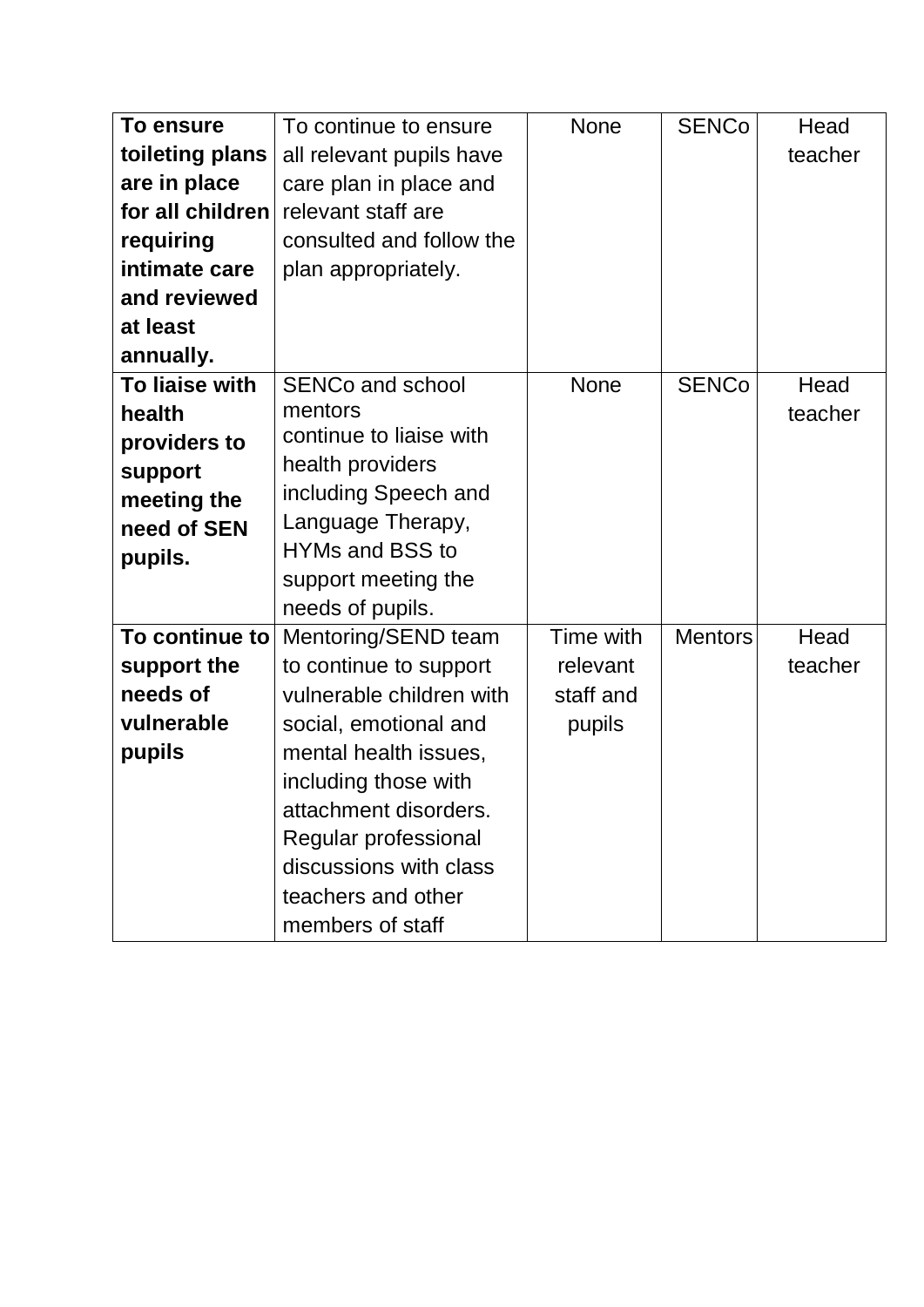| To effectively<br>support the<br>transition of<br>vulnerable<br>and SEN<br>children.                                                                                                                | Mentors/SEND team<br>continue to work with<br>vulnerable children,<br>their families and class<br>teachers in order to<br>effectively support the<br>transition of vulnerable<br>children.                                   | Ongoing                                | Learning<br>mentor,<br><b>SENCo</b><br><b>Class</b><br>teachers | <b>SENCo</b>                    |
|-----------------------------------------------------------------------------------------------------------------------------------------------------------------------------------------------------|------------------------------------------------------------------------------------------------------------------------------------------------------------------------------------------------------------------------------|----------------------------------------|-----------------------------------------------------------------|---------------------------------|
| To<br>improve<br>accessibility<br>for reluctant/<br>struggling<br>writers.                                                                                                                          | Assess the laptop<br>skills of children who<br>might benefit from a<br>laptop in class to type<br>up work. If they are<br>efficient then provide a<br>laptop for some work.<br>If necessary, complete<br><b>ICT</b> referral | Time for<br>pupil with<br><b>SENCo</b> | <b>SENCo</b>                                                    | Head<br>teacher<br><b>SENCo</b> |
| <b>To ensure</b><br>that one page<br>profiles and<br><b>SEN Support</b><br>plans on all<br><b>EHCP</b><br>children and<br><b>SEN support</b><br>children are<br>available in<br>their<br>classrooms | All class teachers to<br>complete a one page<br>profile and SEN<br>Support plan for EHCP<br>and SEN support<br>pupils and ensure that<br>it is available in class,<br>used and updated as<br>and when necessary.             | Time for<br>class<br>teachers          | <b>Staff</b>                                                    | <b>SENCo</b>                    |
| <b>Educational</b><br>visits to be<br>accessible to<br>all.                                                                                                                                         | Use of Stockport<br>guidance for staff on<br>making trips.                                                                                                                                                                   | As and<br>when<br>required             | <b>Staff</b><br><b>SENCo</b>                                    | Deputy<br>head                  |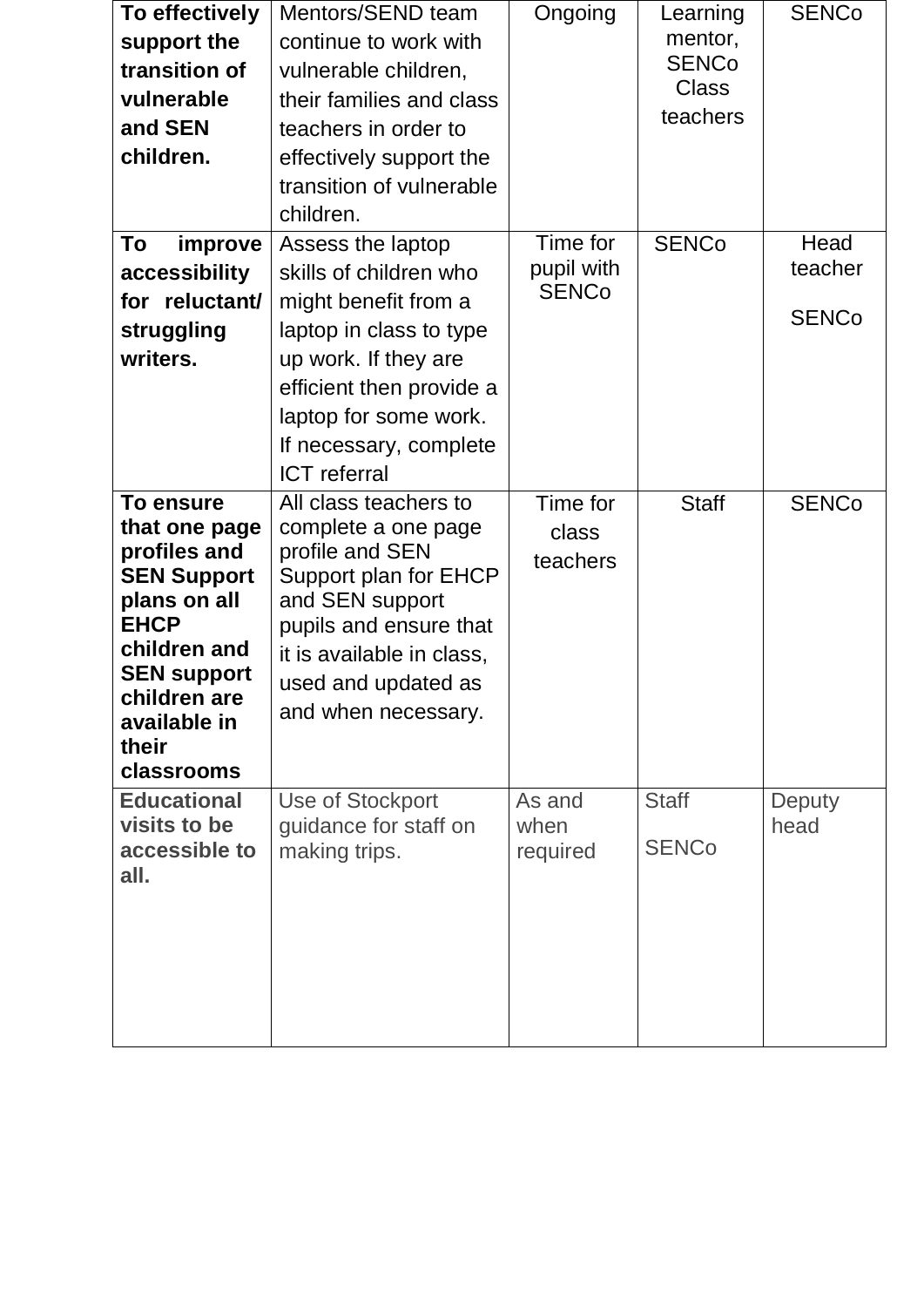| <b>Review PE</b><br>curriculum to<br>ensure that<br><b>PE</b> is<br>accessible for<br>all.                                                                                  | Gather information on<br>accessible PE and<br>disability sports. Seek<br>disabled sports people<br>to visit the school.                                                                                                         | As required                                   | <b>PE</b><br>Coordinator<br><b>SENCo</b>  | All pupils<br>have<br>access to<br>PE and<br>attain to<br>the best of<br>their<br>ability. |
|-----------------------------------------------------------------------------------------------------------------------------------------------------------------------------|---------------------------------------------------------------------------------------------------------------------------------------------------------------------------------------------------------------------------------|-----------------------------------------------|-------------------------------------------|--------------------------------------------------------------------------------------------|
| <b>Ensure that</b><br>all disabled<br>pupils,<br>staff and<br>visitors<br>can be<br>evacuated<br>safely.                                                                    | Put in place 'Personal<br><b>Evacuation Plans' for</b><br>disabled pupils as<br>required. Ensure that<br>all staff are aware of<br>their responsibilities<br>during any event.                                                  | As required                                   | HT.<br><b>SENCO</b>                       | All pupils,<br>staff and<br>visitors can<br>be<br>evacuated<br>safely.                     |
| <b>To support</b><br>children who<br>are EAL in<br>accessing the<br>curriculum.                                                                                             | Ensure that any new<br>pupils and their<br>families are assessed<br>by the Ethnic Diversity<br>Service. If so, speak to<br>Stockport LEA.                                                                                       | Ongoing<br>basis                              | Safeguar<br>ding<br>Lead<br><b>SENDCo</b> | Head<br>teacher                                                                            |
| To ensure<br><b>SEN</b><br>information<br>on our<br>website for<br>pupils and<br>their families<br>is up to date<br>and available<br>in hard copy<br>to those who<br>cannot | Ensure paper copies of<br>our SEN provision for<br>pupils and their<br>families in available in<br>hard copy for families<br>who cannot access the<br>internet.<br>Include contact details<br>for the Stockport Local<br>Offer. | Time to<br>update<br>website and<br>resources | <b>SENCo</b>                              | Head<br>teacher                                                                            |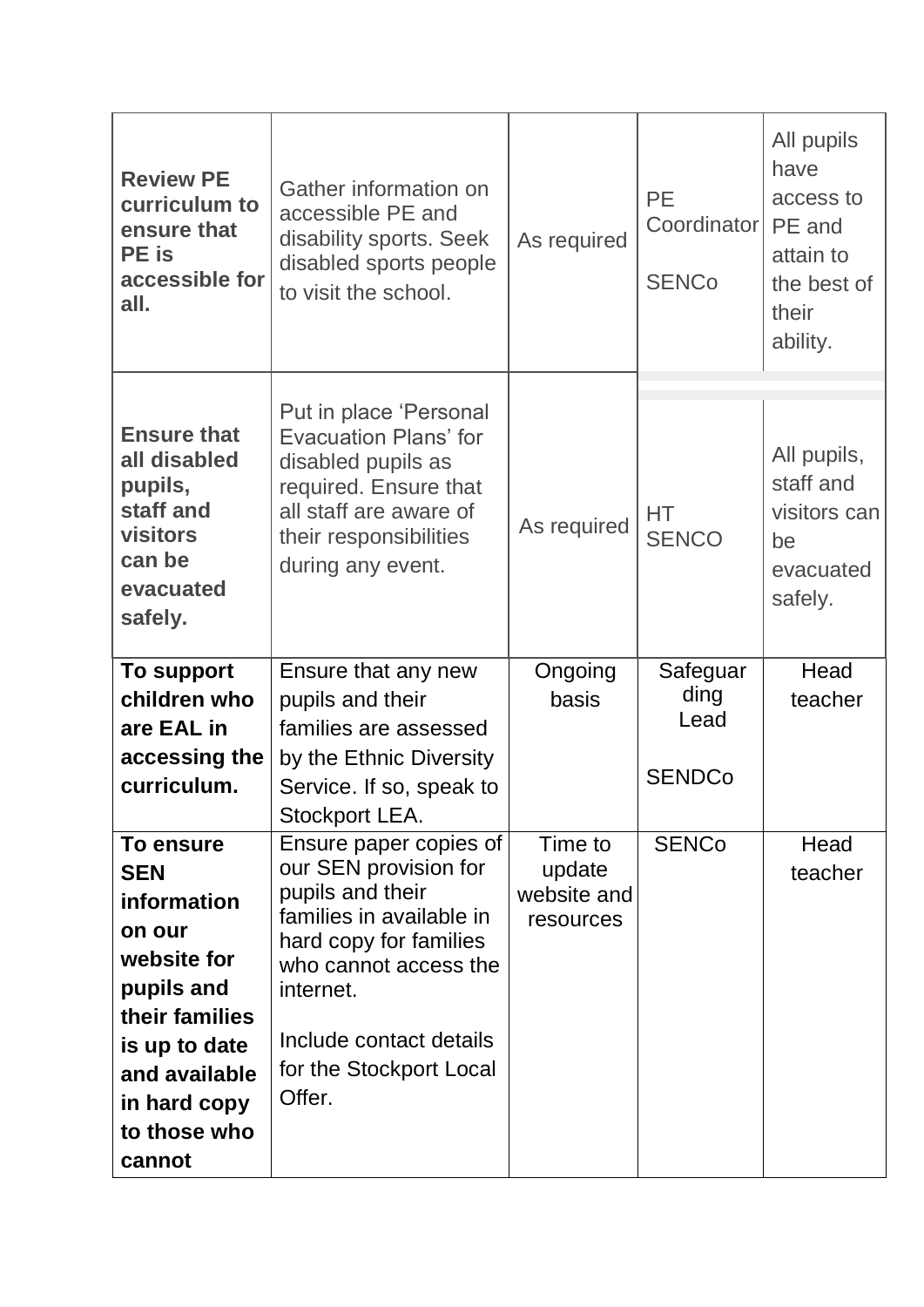| access the |  |  |
|------------|--|--|
| internet   |  |  |
|            |  |  |
|            |  |  |
|            |  |  |
|            |  |  |
|            |  |  |
|            |  |  |

### **Monitoring**

The performance of individuals, including those with SEN and/or a disability continues to be monitored on a termly basis through progress meetings with the class teacher, SENDCo and Headteacher.

The HT maintains a 'Discrimination Record' which details any reported incidents of discrimination, including disability discrimination, and the subsequent action that has been carried out by the staff. All such incidents will be reported within 48hrs to the LA and will be included in the termly report to governors.

#### **Responsibilities**

### **The Governing Body**

The Governing Body will review and update the Access Plan annually to consider current and future needs and to determine that they are being met.

### **The Head Teacher**

The Head Teacher is to ensure that the plan is put into practice and that all the relevant training is in place.